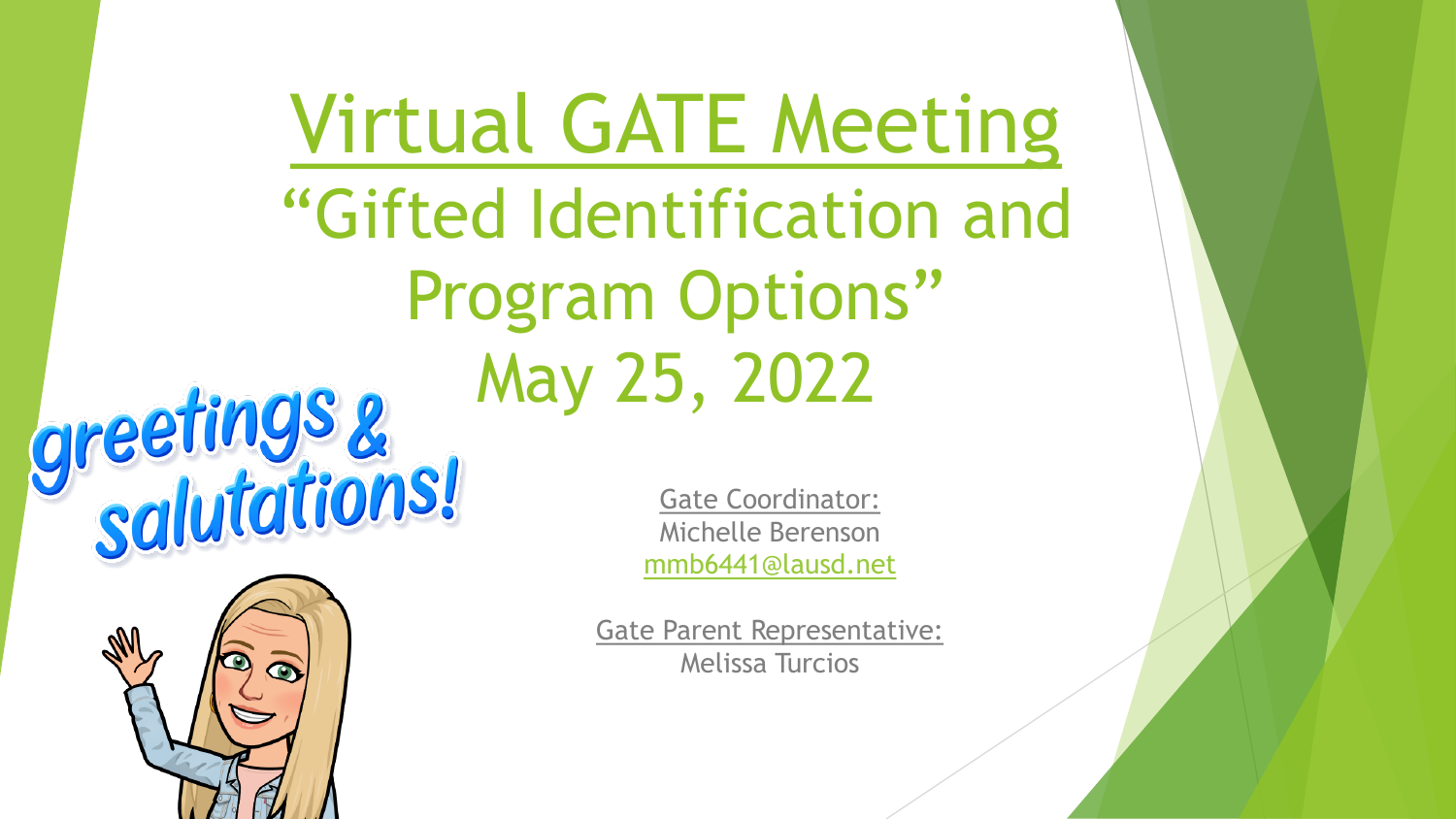## Agenda:

- Announcements
- Goals of the Gifted and Talented Programs
- Characteristics and Needs of Gifted Learners
- ▶ Gifted Categories for Identification and Program **Options**
- **Differentiation for Gifted Learners**
- **Tips for Parents**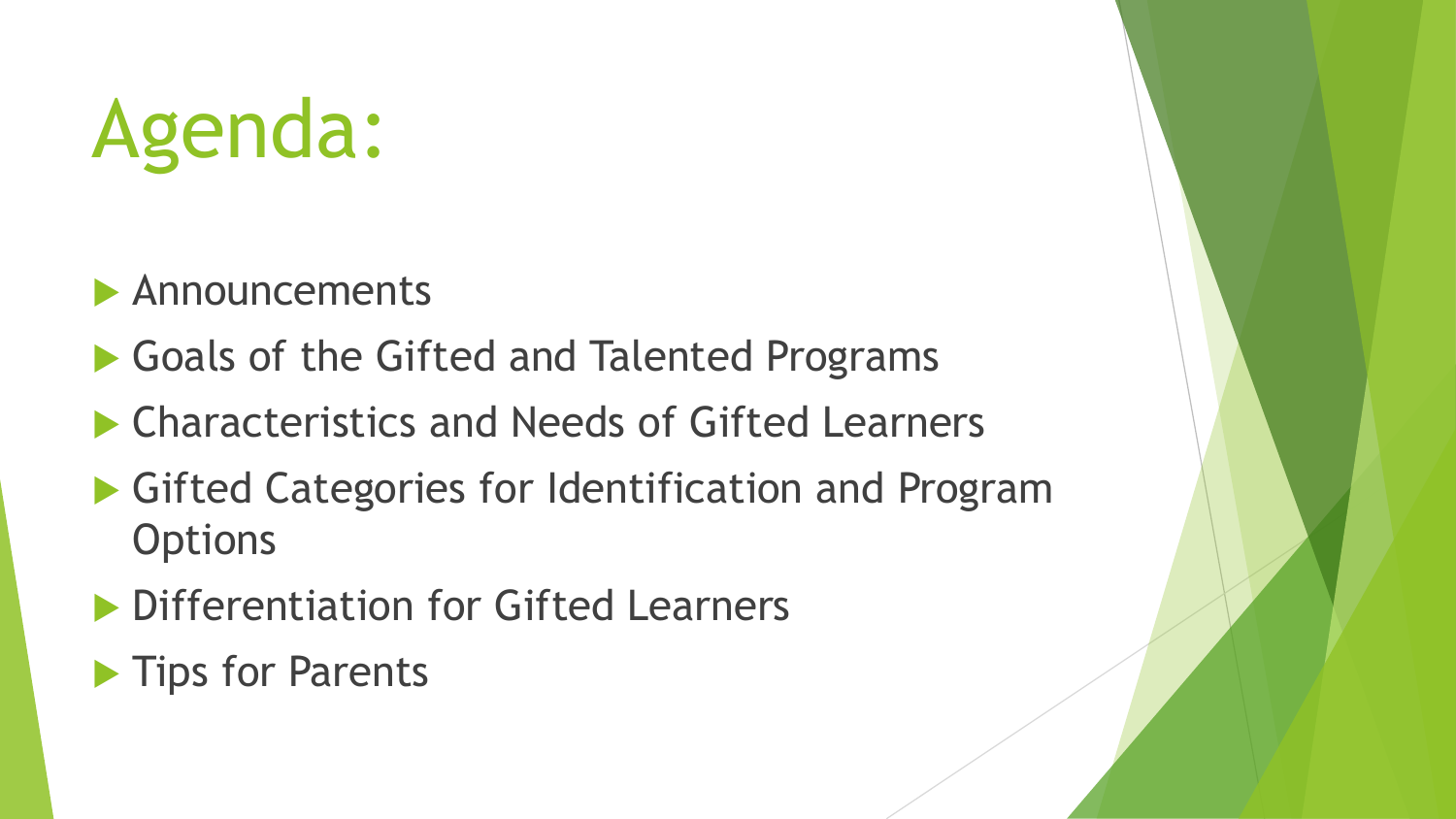## A few quick announcements:

- 2<sup>nd</sup> Grade OLSAT results-
	- Scores sheets have arrived and been checked in to the computer system.
	- Score sheets will be sent home by the end of May.
- ▶ Students waiting for Intellectual Gifted Testing-
	- **Testing will resume in Fall**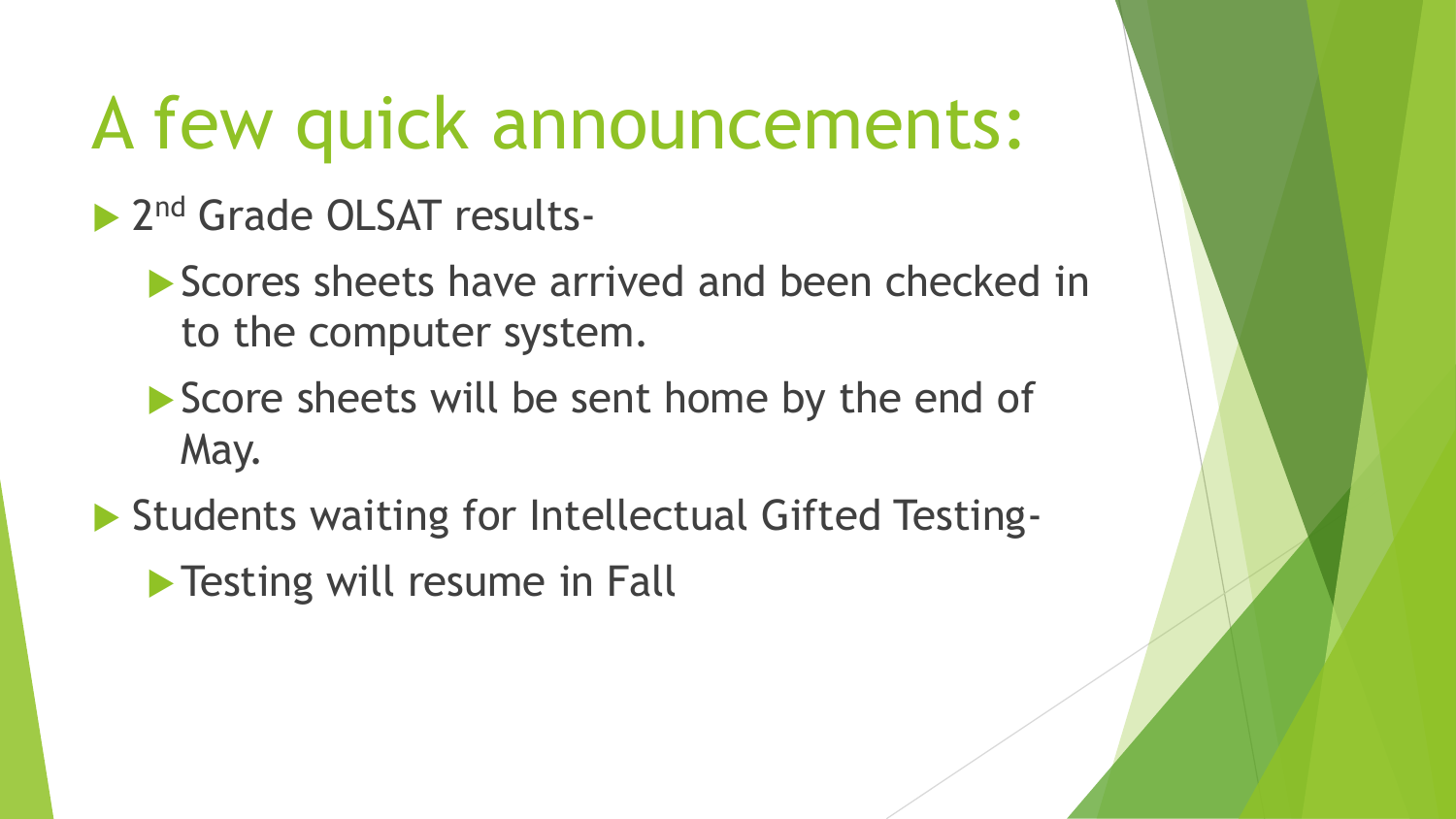## Meeting Norms:

- ▶ Chat will be open to communicate with hosts only.
- Hosts will respond as quickly as possible during video presentation via chat.
- $\blacktriangleright$  Please remain muted during presentation.
- After presentation, there will be a 10 minute question period.
- All specific student questions should be emailed to Gate Coordinator at mmb6441@lausd.net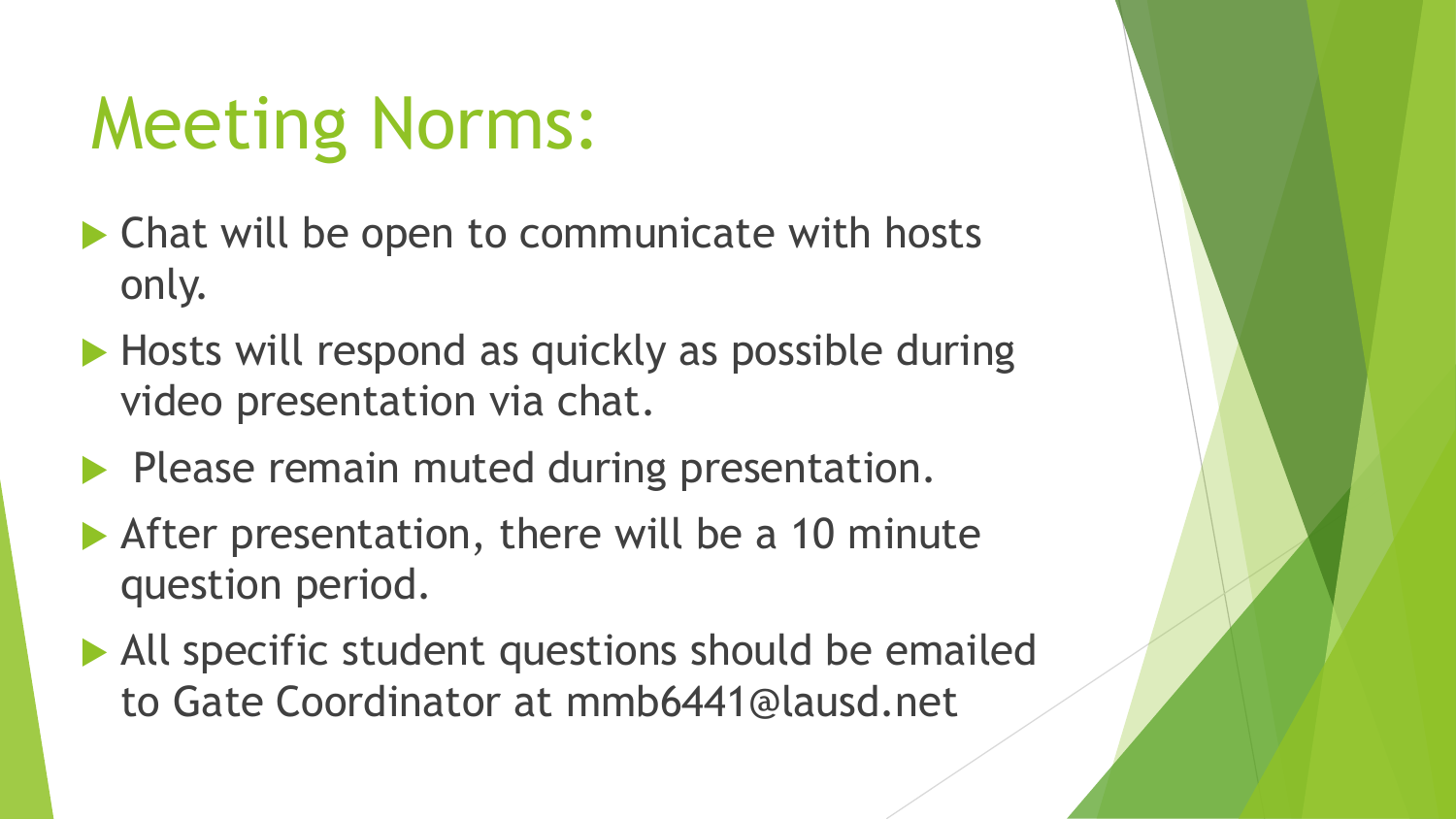"Gifted Identification and Program Options" Presented by LAUSD Gifted and Talented Programs

> **Gifted Identification** and **Program Options**



**Advanced Learning Options** Gifted/Talented Programs

to "<br>video.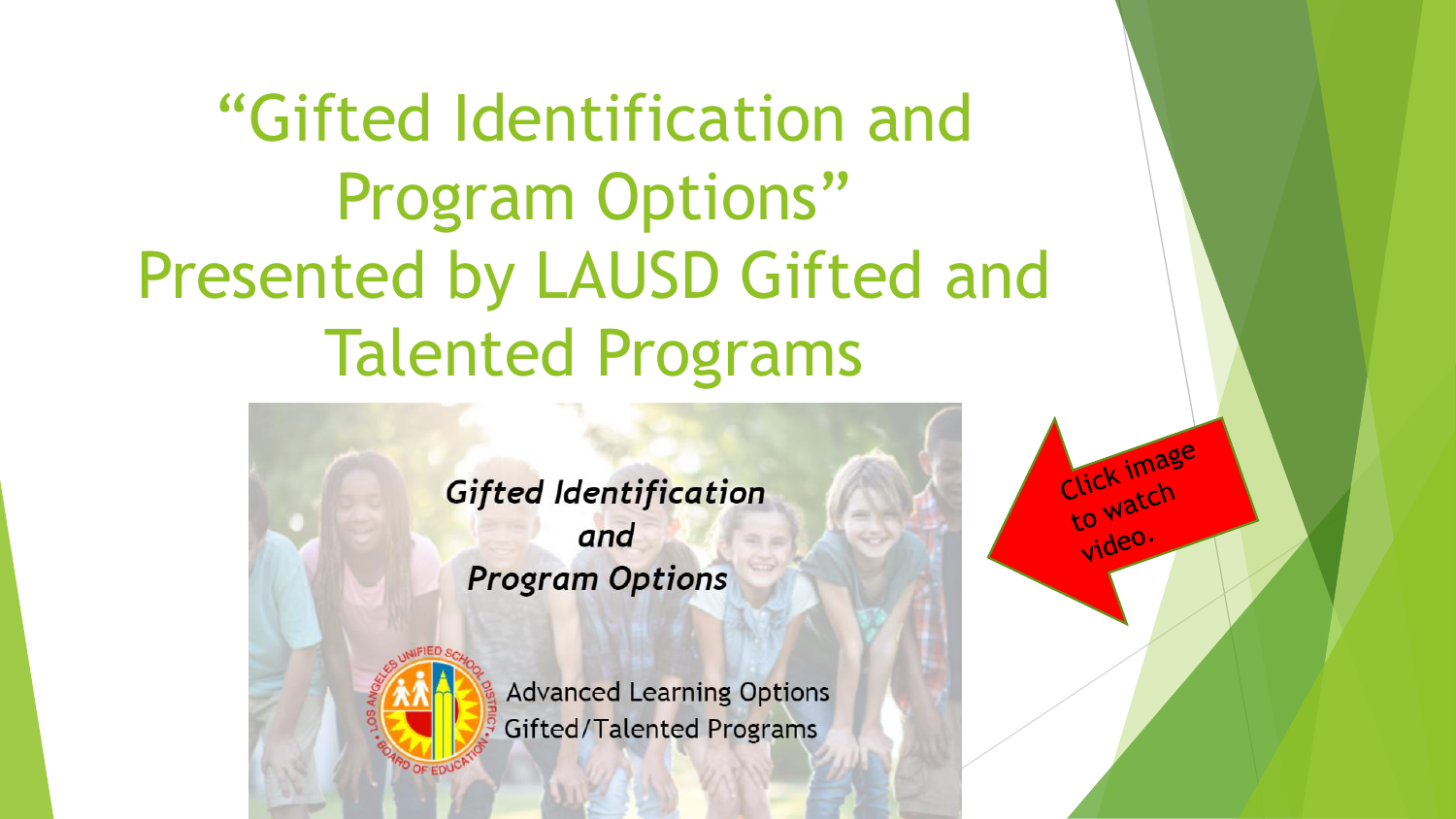## Questions:

- Please use the "raise your hand" tool on the reactions button.
- I will unmute people to receive questions.
- If questions are student or score specific, please send me an email.